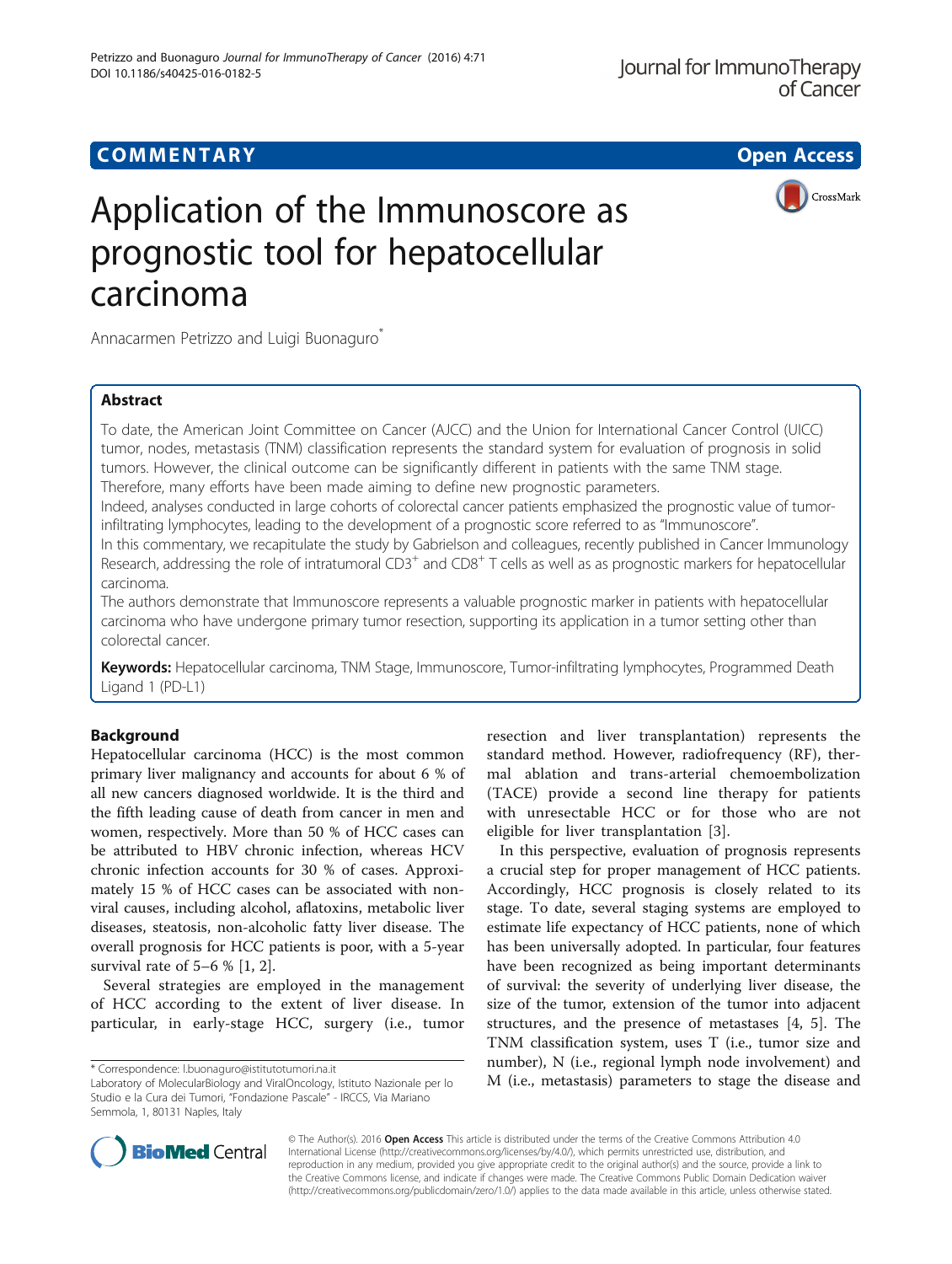stratify patients according to the tumor characteristics (Table 1) [\[6](#page-3-0)].

However, the clinical outcome (i.e., relapse-free survival (RFS) and overall survival (OS)) can be significantly different in HCC patients within the same TNM stage of disease. Therefore, many efforts have been made to define new parameters with more precise prognostic value and the search for HCC prognostic markers, in a setting of extreme heterogeneity, is gaining momentum. Several biomarkers have been described, so far, for both biological characterization of the tumor and evaluation of prognosis.

In particular, the prognostic significance of the estrogen receptor (ER) in patients with HCC was investigated in a study showing that patients with wild-type ER may experience better survival than those presenting a variant ER [\[7](#page-3-0)]. However, ER characterization requires quite invasive procedure (i.e., liver biopsy). In this perspective, more recently, several studies have been focused on the identification of new serological markers for routine analysis application (reviewed in [\[8](#page-3-0), [9](#page-3-0)]).

Serum Dickkopf-1 (DKK1) has been suggested as a potential prognostic marker for HCC in combination with alpha-fetoprotein (AFP) [[10\]](#page-3-0). Similarly, a recent study showed that plasma osteopontin (OPN) combined with serum AFP can be used as prognostic marker in patients with early-stage HCC [\[11](#page-3-0)]. In addition, low serum levels of vascular endothelial growth factor (VEGF) seem to be associated with longer survival [\[12](#page-3-0)]. Moreover, plasma levels of insulin-like growth factor-1 (IGF-1) correlate with time-to-recurrence, as well as OS [[13\]](#page-3-0). Although these new serological markers have shown promising results, they still require further evaluation and clinical validation.

Interestingly, the HCC microenvironment comprises a network of cells that play a critical role in tumor

Table 1 TNM classification for staging of hepatocellular carcinoma

| Stage           | Т                | Ν              | M              |
|-----------------|------------------|----------------|----------------|
| $\overline{1}$  | T1               | N <sub>0</sub> | M <sub>0</sub> |
| $\mathbb{I}$    | T <sub>2</sub>   | N <sub>0</sub> | M <sub>0</sub> |
| Illa            | T <sub>3</sub> a | N <sub>0</sub> | M <sub>0</sub> |
| IIIb            | T <sub>3</sub> b | N <sub>0</sub> | M <sub>0</sub> |
| Illc            | T4               | N <sub>0</sub> | M <sub>0</sub> |
| IVa             | Any T            | N1             | M <sub>0</sub> |
| IV <sub>b</sub> | Any T            | Any N          | M1             |

T1: single tumor without vascular invasion

T2: single tumor with vascular invasion or multiple tumors, none > 5 cm T3a: multiple tumors > 5 cm

T3b: tumor involving a major branch of the portal or hepatic vein

T4: tumor with direct invasion of adjacent organs other than gallbladder or

with perforation of visceral peritoneum

N0: no regional lymph node metastasis N1: regionallymph node metastasis

M0: no distant metastasis

M1: distant metastasis

progression influencing prognosis. Several studies have shown a correlation between HCC prognosis and tumor-infiltrating cells affecting tumor growth, invasion, angiogenesis and metastasis, including: tumor associated macrophages (TAMs), hepatic stellate cells (HSCs), cancer-associated fibroblasts (CAFs), neutrophils, cancer stem-like cells (CSLCs) and Tregs. Unfortunately, none of these cells is validated yet for routine prognostic assessment [[14](#page-3-0)].

In this scenario, the pioneering study of Galon's group conducted on a large cohort of colorectal cancer (CRC) patients which led to the assessment of the tumorinfiltrating immune cells as valuable prognostic marker for the treatment of CRC [\[15](#page-3-0)]. The type, density and location of immune cells within distinct tumor regions, including tumor interior (TI) and invasive margin (IM), referred to as "Immunoscore", was recognized as better predictor of clinical outcome than the standard TNM stage classification [\[16](#page-3-0), [17](#page-3-0)].

## Tumor-infiltrating lymphocytes (TILs) as prognostic factor for HCC

In line with such evidence, the study by Gabrielson et al. recently published in Cancer Immunology Research represents one of the first papers addressing the cumulative role of intratumoral  $CD3^+$  and  $CD8^+$  T cells, as well as programmed death ligand 1 (PD-L1) as prognostic markers for hepatocellular carcinoma [\[18](#page-3-0)].

The authors reviewed survival data of 65 HCC patients (stage I to IV), who underwent primary tumor resection between 2006 and 2015. The mean follow-up was 39.7 months. Surgical tissue specimens were analyzed. Immunohistochemistry (IHC) staining with monoclonal antibodies to CD3, CD8 and PD-L1 was performed for biomarker imaging in TI, IM and noncancerous liver parenchyma. The median immune cell density was used to stratify patients into groups according to the Immunoscore as defined by Galon et al. in CRC [[17\]](#page-3-0).

Patients with low densities of CD3<sup>+</sup> and CD8<sup>+</sup> T cells in both TI and IM tumor regions were classified as Im0; patients with one high density for one marker were classified as Im1; patients with two, three and four high densities for the two markers were classified as Im2, Im3, and Im4, respectively.

The authors observed a statistically significant association between intratumoral CD3<sup>+</sup> and CD8<sup>+</sup> T cells and frequency of HCC recurrence. In particular, patients with a high density of  $CD3<sup>+</sup>$  immune infiltrates in the TI and IM regions experienced recurrence of HCC only in 15 % of cases compared with 44 % in those with a low CD3<sup>+</sup> cell density ( $P = 0.027$ ). Similarly, patients with a high density of CD8<sup>+</sup> immune infiltrates experienced recurrence of HCC in 15 % of cases compared with 45 % of those with a low  $CDS^+$  T cell density ( $P = 0.014$ ). The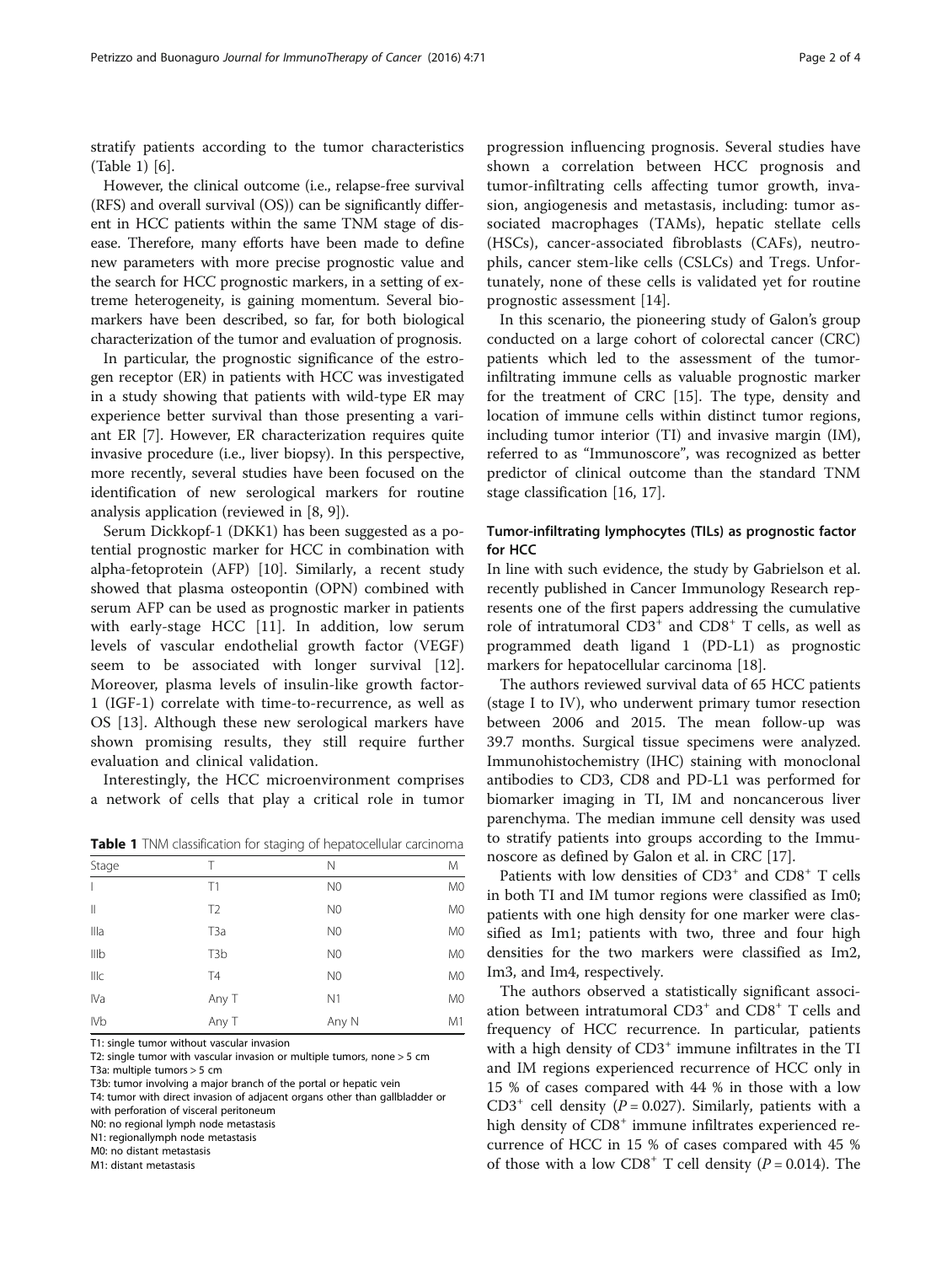<span id="page-2-0"></span>frequency of HCC recurrence in each Immunoscore subgroup was 65 % for Im0, 22 % for Im1, 10 % for Im2, 10 % for Im3, and 11 % for Im4. In addition, high densities of CD3<sup>+</sup> and CD8<sup>+</sup> T cells in both TI and IM regions, along with corresponding Immunoscores, were significantly associated with a prolonged RFS ( $P = 0.002$ ). Interestingly, the present study confirms the data of a previous study by Sun and colleagues who showed that distribution and densities of  $CD3^+$  and  $CD8^+$  T cells in central tumor regions represent a predictive tool for HCC progression [\[19\]](#page-3-0).

The authors also tested PD-L1 expression in relation to CD3<sup>+</sup> and CD8<sup>+</sup> T cells density. Indeed, expression of PD-L1 correlated with high density of CD3<sup>+</sup> and CD8<sup>+</sup> T cells  $(P = 0.024$  and 0.005, respectively). PD-L1 expression predicted lower recurrence rate  $(P = 0.034)$ , as well as prolonged RFS  $(P = 0.029)$  [[18\]](#page-3-0).

Taken together, these data underline the relevance of Immunoscore and PD-L1 expression as prognostic markers in patients who have undergone HCC resection.

## Perspectives

The study by Gabrielson et al. clearly pointed out a positive correlation between PD-L1 expression and CD3<sup>+</sup> and CD8<sup>+</sup> T cells densities. Interestingly, 19 samples showed PD-L1 expression in non-malignant cells around the tumor area. The authors argued that PD-L1 inhibitory pathway represents a negative feedback mechanism that follows, rather than precedes,  $CD8<sup>+</sup>$  T cell infiltration [\[18\]](#page-3-0). The authors also described mechanistic studies showing that upregulated expression of PD-L1 in mice is driven by IFN $\gamma$  and depends on the presence of CD8<sup>+</sup> T cells in the tumor microenvironment.

Several studies have been focused on analysis of the prognostic significance of PD-L1 expression with very contrasting results [\[20](#page-3-0)–[22](#page-3-0)].

However, a recent study reported that tumor expression of PD-L1 in melanoma is associated with the presence of TILs and a strong expression of IFNγ [\[23](#page-3-0)].

In another study on melanoma and non-small cell lung carcinoma (NSCLC), PD-L1 tumor expression was associated with the presence of immune infiltration. In this study, expression of PD-L1 was associated with good clinical response [\[24](#page-3-0)].

In addition, a recent study reported that HPV-positive head and neck squamous cell carcinoma (HNSCC) is more likely associated with intratumoral T cell infiltration, as well as PD-L1 expression, with favorable outcome [\[25](#page-3-0)].

Indeed, a tumor microenvironment characterized by PD-L1 expressing cells in a context of immune infiltration could be a favorable ground for immunotherapy approaches targeting regulatory immune checkpoints, such as PD-L1. Preexisting natural cytotoxic T cells at the tumor site seem to be necessary to induce anti-tumor

immune response with anti PD-L1. Indeed, anti PD-L1 immunotherapy has been shown to benefit patients with preexisting T cell infiltration.

In line with such evidence, anti-PD-L1 agents have demonstrated strong clinical activity in a wide variety of tumors and are currently tested in several tumor settings [\[26\]](#page-3-0).

In particular, a combination therapy based on Durvalumab (monoclonal antibody against PD-L1) and Tremelimumab (monoclonal antibody against CTLA-4) is currently evaluated in patients with advanced HCC (ClinicalTrials.gov Identifier: NCT02821754).

Overall, the study performed by Gabrielson and colleagues not only supports the application of the Immunoscore as prognostic marker for HCC, but also sheds light on a complex and contrasting topic that is the rationale for using PD-L1 expression as marker of prognostic significance in HCC.

## Abbreviations

AFP: Alpha-fetoprotein; AJCC: American Joint Committee on Cancer; CAFs: Cancer-associated fibroblasts; CRC: Colorectal cancer; CSLCs: Cancer stem-like cells; CTLA-4: Cytotoxic T-lymphocyte antigen 4; DKK1: Dickkopf-1; ER: Estrogen receptor; HBV: Hepatitis B virus; HCC: Hepatocellular carcinoma; HCV: Hepatitis C virus; HNSCC: Head and neck squamous cell carcinoma; HPV: Human papillomavirus; HSCs: Hepatic stellate cells; IFNγ: Interferon gamma; IGF-1: Insulin-like growth factor-1; IHC: Immunohistochemistry; Im: Immunoscore; IM: Invasive margin; NSCLC: Non-small cell lung carcinoma; OPN: Osteopontin; OS: Overall survival; PD-L1: Programmed death – ligand 1; RF: Radiofrequency; RFS: Relapse free survival; TACE: Trans-arterial chemoembolization; TAMs: Tumor associated macrophages; TI: Tumor interior; TILs: Tumor-infiltrating lymphocytes; TNM: Tumor, nodes, metastasis classification; Tregs: T regulatory cells; UICC: Union for International Cancer Control; VEGF: Vascular endothelial growth factor

## Acknowledgements

Not applicable.

#### Funding

The study was funded by EU FP7 Project Cancer Vaccine development for Hepatocellular Carcinoma – HEPAVAC (Grant Nr. 602893) and Italian Ministry of Health through Institutional "Ricerca Corrente". Annacarmen Petrizzo is HEPAVAC fellow.

# Availability of data and materials

All data are derived from referenced literature.

## Authors' contributions

AP performed all the literature search and drafted the manuscript. LB revised the manuscript. Both authors read and approved the final manuscript.

### Competing interests

The authors declare that they have no competing interests.

## Consent for publication

Not applicable.

#### Ethics approval and consent to participate Not applicable.

Received: 12 August 2016 Accepted: 25 October 2016 Published online: 15 November 2016

#### References

1. European Association for the Study of the Liver EOfRaToC. EASL-EORTC clinical practice guidelines: management of hepatocellular carcinoma. J Hepatol. 2012;56:908–43.